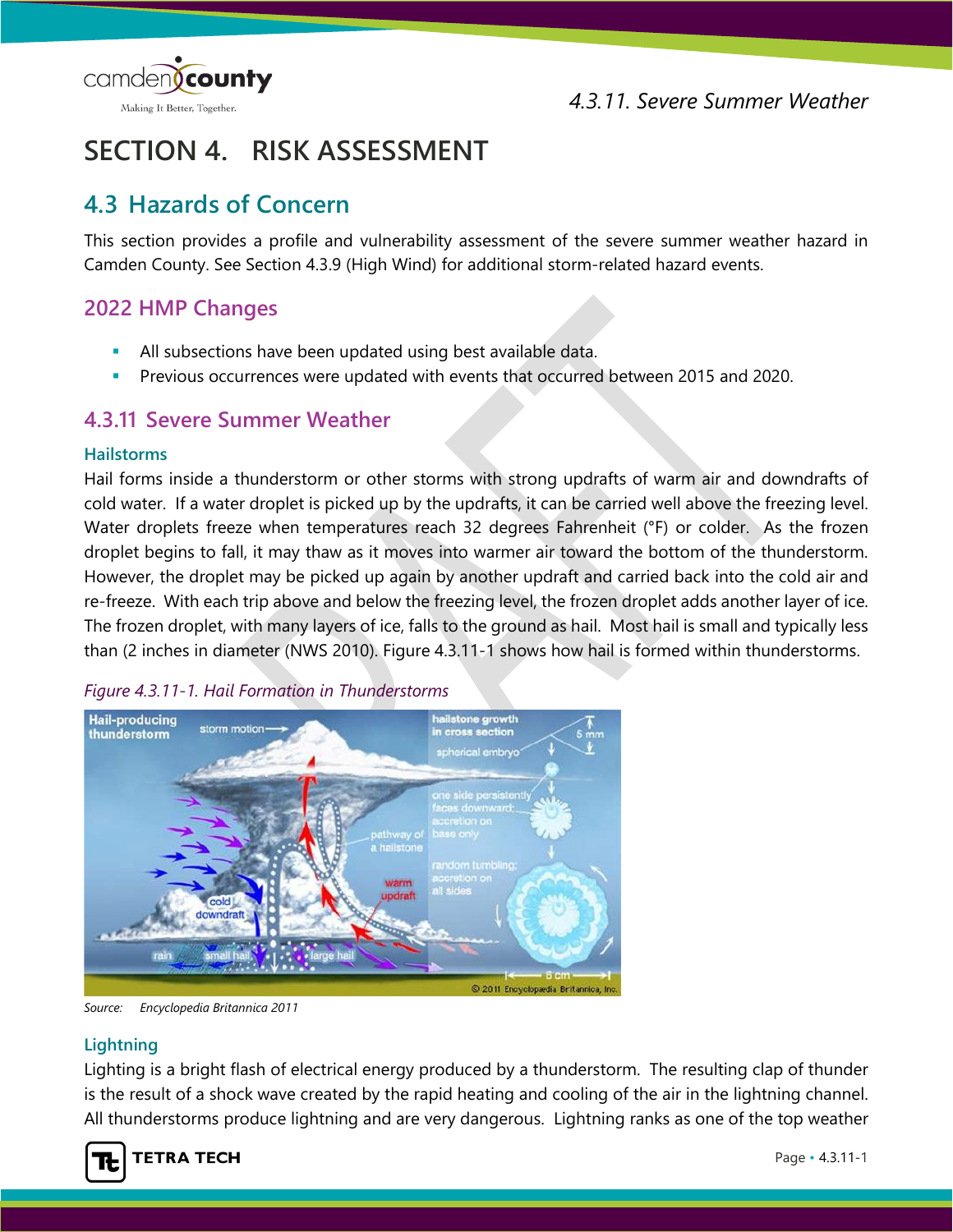

killers in the United States, killing approximately 50 people and injuring hundreds each year. Lightning can occur anywhere there is a thunderstorm. Lightning can be cloud to air, cloud to cloud, and cloud to ground. [Figure 4.3.11-2](#page-1-0) demonstrates the variety of lightning types.

<span id="page-1-0"></span>



## **4.3.11.1 Location and Extent**

All of Camden County is exposed to severe summer weather. The extent (severity or magnitude) of a severe weather event is largely dependent upon the most damaging aspects of each type of severe weather.

## *Table 4.3.11-1. Extent of Severe Storms in Camden County*

| <b>Extent of Severe Storms in Camden County</b> |            |  |  |  |  |
|-------------------------------------------------|------------|--|--|--|--|
| Largest Hailstone on Record                     | 3.0 inches |  |  |  |  |
| Source:<br>NOAA 2021                            |            |  |  |  |  |

## **4.3.11.2 Range of Magnitude**

#### **Hailstorms**

The severity of a hailstorm is measured by duration, hail size, and geographic extent. Most hail stones from hailstorms are made up of variety of sizes. The size of hail is estimated by comparing it to a known object. Table [4.3.11-2](#page-2-0) describes the different sizes of hail as compared to real-world objects and lists approximate measurements.

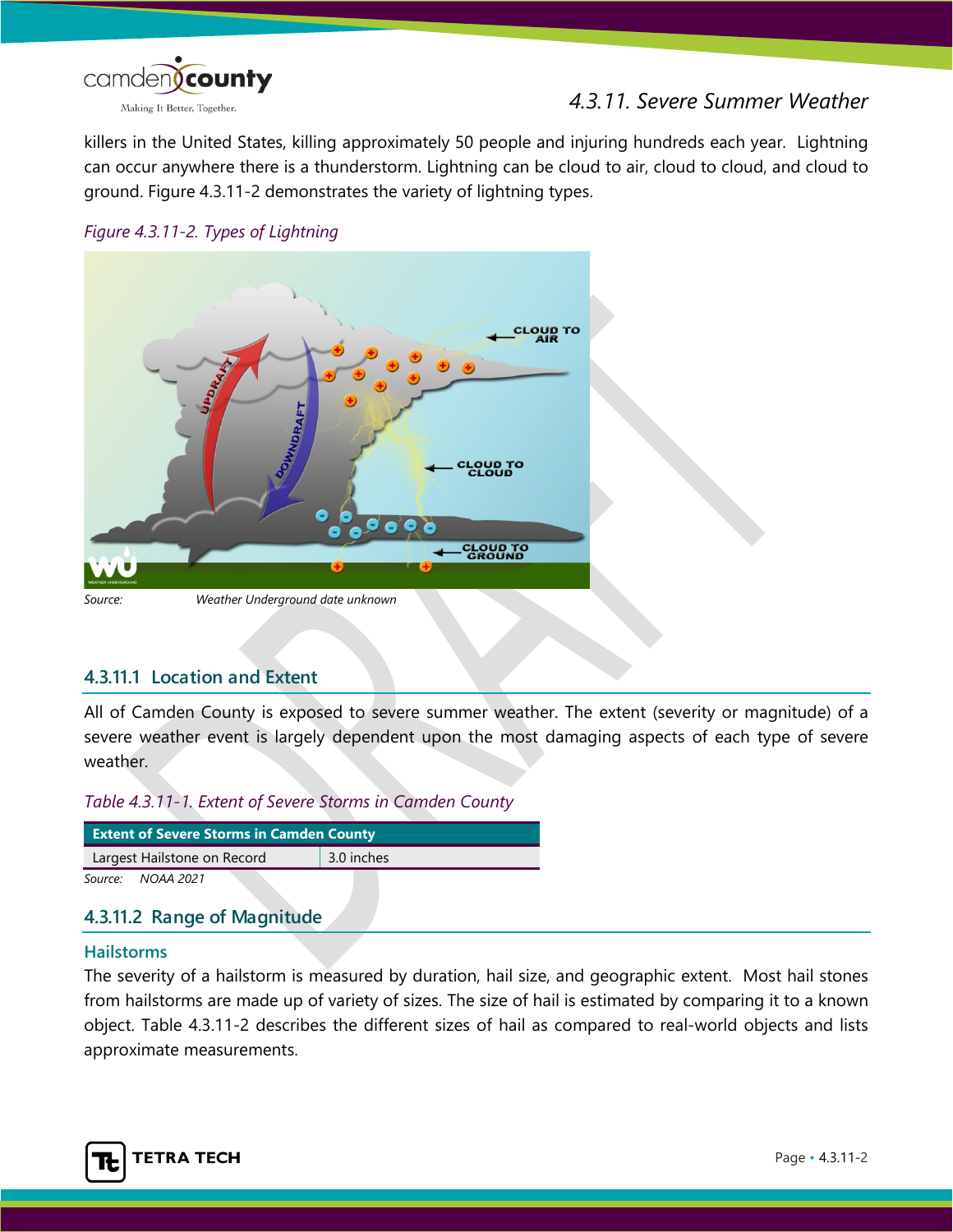

*4.3.11. Severe Summer Weather*

# <span id="page-2-0"></span>*Table 4.3.11-2. Hail Size*

| <b>Size</b>        | <b>Inches</b> in<br>Diameter |
|--------------------|------------------------------|
| Pea                | $0.25$ inch                  |
| Marble/mothball    | 0.50 inch                    |
| Dime/Penny         | 0.75 inch                    |
| Nickel             | 0.875 inch                   |
| Quarter            | $1.0$ inch                   |
| Ping-Pong Ball     | 1.5 inches                   |
| <b>Golf Ball</b>   | 1.75 inches                  |
| <b>Tennis Ball</b> | 2.5 inches                   |
| Baseball           | 2.75 inches                  |
| Tea Cup            | 3.0 inches                   |
| Grapefruit         | 4.0 inches                   |
| Softball           | 4.5 inches                   |

*Source: NOAA 2012*

#### **Lightning**

Lightning is most often associated with moderate to severe thunderstorms. The severity of lightning refers to the frequency of lightning strikes during a storm. Multiple devices are available to track and monitor the frequency of lightning. See Section 4.3.9 (High Wind) for more information about severe thunderstorms that often accompany lightning events.

## **4.3.11.3 Past Occurrence**

[Table 4.3.11-3](#page-2-1) summarizes historical severe summer weather events from 1950 to 2020 in Camden County based on data collected from the NOAA NCDC, USDA and FEMA disaster declaration databases.

| <b>Hazard Type</b> | <b>Number of</b><br><b>Occurrences</b><br><b>Between</b><br><b>1950 and</b><br>2019 | <b>Total</b><br><b>Fatalities</b> | <b>Total</b><br><b>Injuries</b> | <b>Total</b><br><b>Property</b><br>Damage (\$) | <b>Total Crop</b><br>Damage (\$) |
|--------------------|-------------------------------------------------------------------------------------|-----------------------------------|---------------------------------|------------------------------------------------|----------------------------------|
| Hail               | 53                                                                                  | $\mathbf 0$                       | 0                               | \$0                                            | \$1.5 Million                    |
| Lightning          | 15                                                                                  | 0                                 | 4                               | \$291,000                                      | \$0                              |
| <b>Total</b>       | 68                                                                                  | 0                                 |                                 | \$291,000                                      | \$1.5 Million                    |

<span id="page-2-1"></span>*Table 4.3.11-3. Severe Summer Weather Events in Camden County, 1950 to 2020*

*Source: NOAA-NCDC 2020*

Between 1954 and 2020, FEMA included New Jersey in 38 severe storm-related major disaster (DR) or emergency (EM) declarations classified as one or a combination of the following disaster types: severe

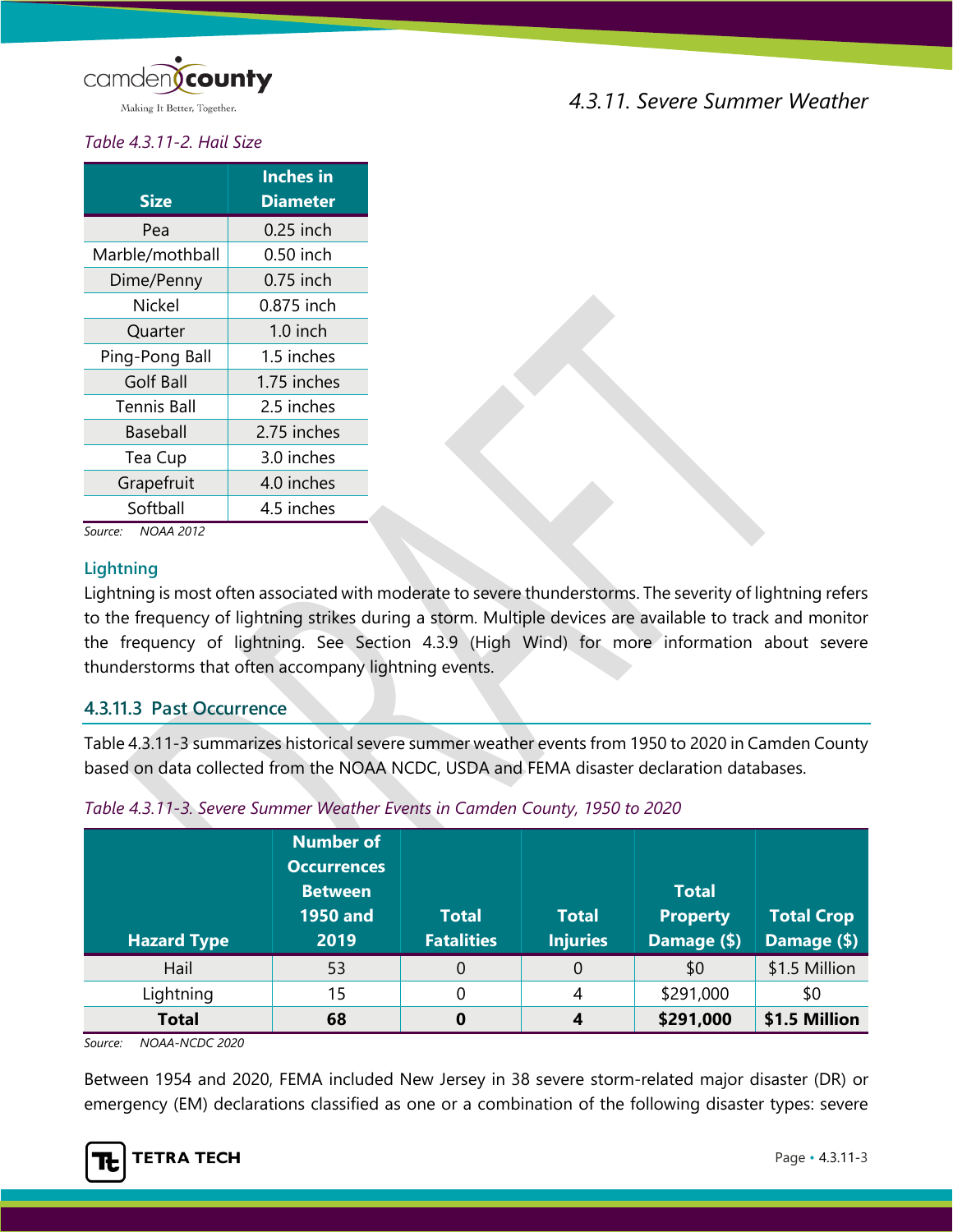

storms, flooding, and hurricane. Generally, these disasters cover a wide region of the State; therefore, they may have impacted many counties. Camden County has been included in 8 declarations for severe summer storm-related events (FEMA 2019). [Table 4.3.11-4](#page-3-0) lists these events.

| <b>Declaration</b> | <b>Event Date</b>          | <b>Declaration Date</b> | <b>Event Description</b>                         |  |
|--------------------|----------------------------|-------------------------|--------------------------------------------------|--|
| DR-310             | September 4, 1971          | September 4, 1971       | Heavy Rains, Flooding                            |  |
| EM-3148            | September 16 - 18,<br>1999 | September 17,<br>1999   | Hurricane Floyd                                  |  |
| DR-1530            | July 12 - 23, 2004         | July 16, 2004           | Severe Storms and Flooding                       |  |
| DR-1694            | April 14 - 20, 2007        | April 26, 2007          | Severe Storms and Inland and Coastal<br>Flooding |  |
| EM-3332            | August $26 -$              | August 27, 2011         | Hurricane Irene                                  |  |
| DR-4021            | September 5, 2011          | August 31, 2011         |                                                  |  |
| EM-3354            | October 26 -               | October 28, 2012        | Hurricane Sandy                                  |  |
| DR-4086            | November 8, 2012           | October 30, 2012        |                                                  |  |
| DR-4231            | June 23, 2015              | July 22, 2015           | Severe Storm                                     |  |
| DR-4574            | August 4, 2020             | December 11, 2020       | <b>Tropical Storm Isaias</b>                     |  |

## <span id="page-3-0"></span>*Table 4.3.11-4. Severe Summer Storm-Related FEMA Disaster Declarations for Camden County*

*Source: FEMA 2020*

The Secretary of Agriculture from the U.S. Department of Agriculture (USDA) is authorized to designate counties as disaster areas to make emergency loans available to producers suffering losses in those counties and in counties that are contiguous to a designated county. Between 2015 and 2020, Camden County has been included in the following USDA disaster declaration in relation to severe summer storms as indicated in [Table 4.3.11-5.](#page-3-1)

## <span id="page-3-1"></span>*Table 4.3.11-5. Severe Summer Storm-Related USDA Disaster Declarations, 2015 to 2020*

| <b>Declaration</b> | <b>Event Date</b>         | <b>Declaration Date</b> | <b>Event Description</b>                                     |
|--------------------|---------------------------|-------------------------|--------------------------------------------------------------|
| S3931              | May 28 - July 15,<br>2015 | November 4, 2015        | Excessive rain, flash flooding, high winds,<br>and lightning |

#### *Source: USDA 2020*

<span id="page-3-2"></span>Severe summer weather events that have impacted Camden County between 2015 and 2020 are identified in [Table 4.3.11-6.](#page-3-2) With severe weather documentation for New Jersey and Camden County being so extensive, not all sources have been identified or researched. Please see Section 9 (Jurisdictional Annexes) for detailed information regarding impacts and losses to each municipality, when available.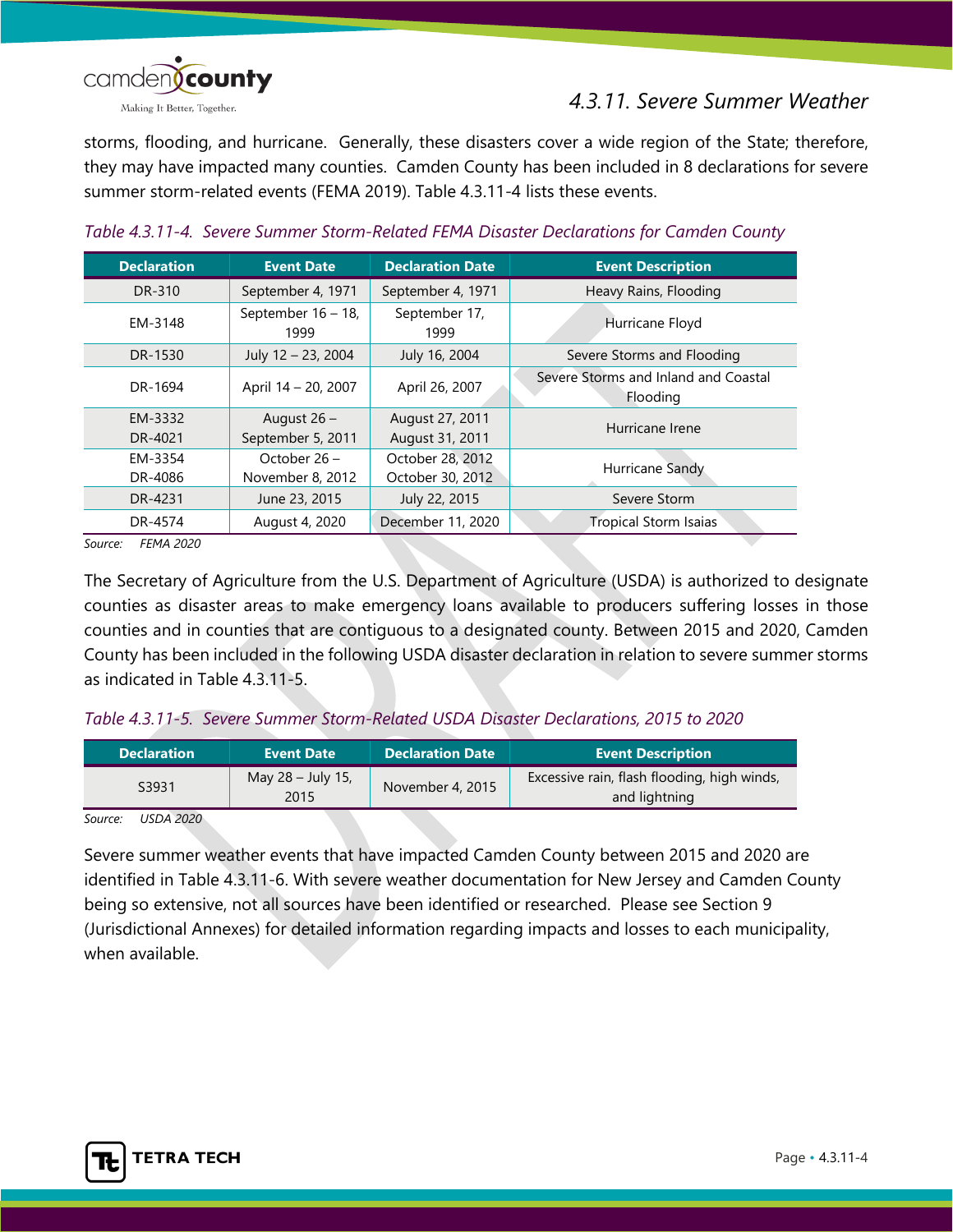

Making It Better, Together.

## *Table 4.3.11-6. Severe Summer Weather Events in Camden County, 2015 to 2020*

| Date(s)<br>of Event | <b>Event Type</b> | <b>FEMA</b><br><b>Declaration</b><br><b>Number</b><br>(if<br>applicable) | <b>Camden</b><br><b>County</b><br><b>Designated?</b> | <b>Location</b>                                                                                                                | <b>Description</b>                                                                                                                                                                                                            |
|---------------------|-------------------|--------------------------------------------------------------------------|------------------------------------------------------|--------------------------------------------------------------------------------------------------------------------------------|-------------------------------------------------------------------------------------------------------------------------------------------------------------------------------------------------------------------------------|
| July 23,<br>2016    | Hail              | N/A                                                                      | N/A                                                  | Delair, Pennsauken<br>Township                                                                                                 | Hail with thunderstorms was<br>measured at 0.75 to 1.0 inches in<br>diameter.                                                                                                                                                 |
| June 29,<br>2019    | Hail              | N/A                                                                      | N/A                                                  | Sicklerville                                                                                                                   | Damaging Winds as well as hail<br>reaching 1.0 inches in diameter.                                                                                                                                                            |
| August<br>19, 2019  | Hail              | N/A                                                                      | N/A                                                  | Cherry Hill Township                                                                                                           | Severe Storms produced damaging<br>winds and 1.5 inch hail.                                                                                                                                                                   |
| July 22,<br>2020    | Lightning         | N/A                                                                      | N/A                                                  | Pine Hill, Winslow<br>Township<br>EEMA 2020; NICDC 2020; NIMC 2020; CDC 2020; NILLIMD 2010; LICCC 2011; NILIC 2020; NIOAA 2020 | Lightning struck a house on<br>Breckenridge Dr in the Sicklerville<br>section of Winslow Twp. This resulted<br>in a fire which left the home<br>uninhabitable due to smoke and<br>water damage. No injuries were<br>reported. |

*Source: FEMA 2020; NCDC 2020; NWS 2020; SPC 2020; NJ HMP 2019; USGS 2011; NHC 2020; NOAA 2020 DR Disaster Declaration (FEMA) FEMA Federal Emergency Management Agency N/A Not Applicable*

## **4.3.11.4 Future Occurrences**

Camden County is expected to continue experiencing direct and indirect impacts of severe weather annually. These storms may induce secondary hazards such as flooding and utility failure. In Section 4.4, the identified hazards of concern for Camden County were ranked. The probability of occurrence, or likelihood of the event, is one parameter used for hazard rankings. Based on historical records and input from the Planning Committee, the probability of occurrence for severe storms in the County is considered 'occasional'.

The table below shows these statistics, as well as the annual average number of events and the percent chance of these individual flood hazards occurring in Camden County in future years based on the historic record (NOAA NCEI 2020).

| <b>Hazard Type</b> | Number of<br><b>Occurrences</b><br><b>Between 1950</b><br>and 2020 | <b>Rate of Occurrence</b><br>or<br><b>Annual Number of</b><br>Events (average) | <b>Recurrence Interval (in</b><br>vears)<br>(# Years/Number of<br>Events) | Percent (%) chance<br>of occurrence in any<br>given year |
|--------------------|--------------------------------------------------------------------|--------------------------------------------------------------------------------|---------------------------------------------------------------------------|----------------------------------------------------------|
| Hail               | 53                                                                 | 0.76                                                                           | 1.34                                                                      | 74.6%                                                    |
| Lightning          | 15                                                                 | 0.21                                                                           | 4.74                                                                      | 21.1%                                                    |
| <b>Total</b>       | 68                                                                 | 0.97                                                                           | 1.04                                                                      | 96.2%                                                    |

## *Table 4.3.11-7. Probability of Future Occurrence of Severe Summer Storm Events*

*Source: NOAA-NCDC 2020*

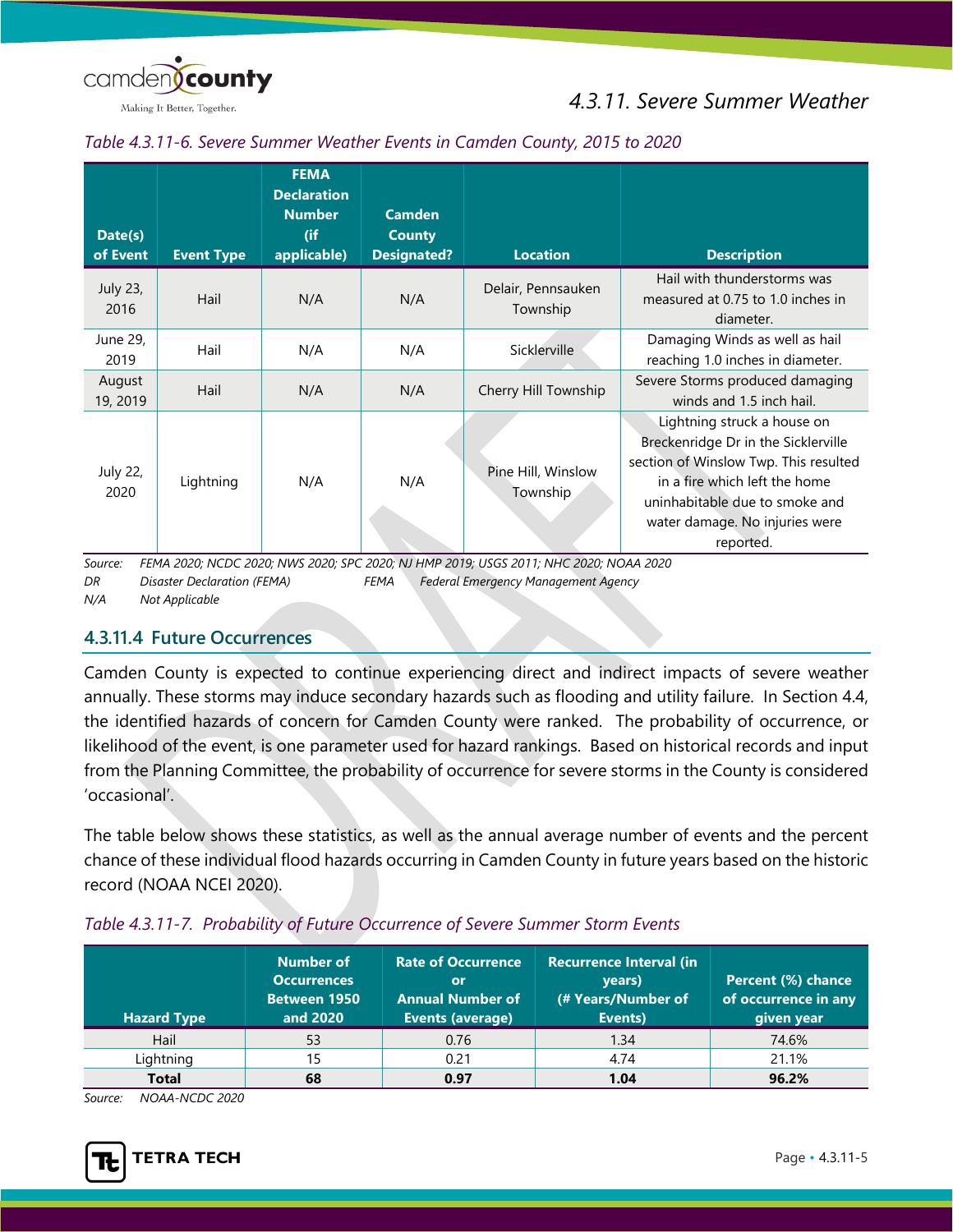

*4.3.11. Severe Summer Weather*

*Note: Probability was calculated using the available data provided in the NOAA-NCEI storm events database. Due to limitations in data, not all severe weather events occurring between 1950 and 1996 are accounted for in the tally of occurrences. As a result, the number of hazard occurrences is underestimated. A 100 percent chance of occurring means that at least one severe weather event is likely to occur annually.*

## **4.3.11.5 Climate Change Impacts**

Providing projections of future climate change for a specific region is challenging. Shorter term projections are more closely tied to existing trends making longer term projections even more challenging. The further out a prediction reaches the more subject to changing dynamics it becomes.

Climate change includes major changes in temperature, precipitation, or wind patterns, which occur over several decades or longer. Due to the increase in greenhouse gas concentrations since the end of the 1890s, New Jersey has experienced a 3.5° F (1.9° C) increase in the State's average temperature (Office of the New Jersey State Climatologist 2020), which is faster than the rest of the Northeast region (2° F [1.1° C]) (Melillo et al. 2014) and the world (1.5° F [0.8° C]) (IPCC 2014). This warming trend is expected to continue. By 2050, temperatures in New Jersey are expected to increase by 4.1 to 5.7° F (2.3° C to 3.2° C) (Horton et al. 2015). Thus, New Jersey can expect to experience an average annual temperature that is warmer than any to date (low emissions scenario) and future temperatures could be as much as 10° F (5.6° C) warmer (high emissions scenario) (Runkle et al. 2017). New Jersey can also expect that by the middle of the 21st century, 70 percent of summers will be hotter than the warmest summer experienced to date (Runkle et al. 2017). The increase in temperatures is expected to be felt more during the winter months (December, January, and February), resulting in less intense cold waves, fewer sub-freezing days, and less snow accumulation.

As temperatures increase, Earth's atmosphere can hold more water vapor which leads to a greater potential for precipitation. Currently, New Jersey receives an average of 46 inches of precipitation each year (Office of the New Jersey State Climatologist 2020). Since the end of the twentieth century, New Jersey has experienced slight increases in the amount of precipitation it receives each year, and over the last 10 years there has been a 7.9-percent increase. By 2050, annual precipitation in New Jersey could increase by 4-percent to 11-percent (Horton et al. 2015). By the end of this century, heavy precipitation events are projected to occur two to five times more often (Walsh et al. 2014) and with more intensity (Huang et al. 2017) than in the last century. New Jersey will experience more intense rain events, less snow, and more rainfalls (Fan et al. 2014, Demaria et al. 2016, Runkle et al. 2017). Also, small decreases in the amount of precipitation may occur in the summer months, resulting in greater potential for more frequent and prolonged droughts (Trenberth 2011). New Jersey could also experience an increase in the number of flood events (Broccoli et al. 2020).

A warmer atmosphere means storms have the potential to be more intense (Guilbert et al. 2015) and occur more often (Coumou and Rahmstorf 2012, Marquardt Collow et al. 2016, Broccoli et al. 2020). In New Jersey, extreme storms typically include coastal nor'easters, snowstorms, spring and summer thunderstorms, tropical storms, and hurricanes. Most of these events occur in the warmer months between April and October, with nor'easters occurring between September and April. Over the last 50

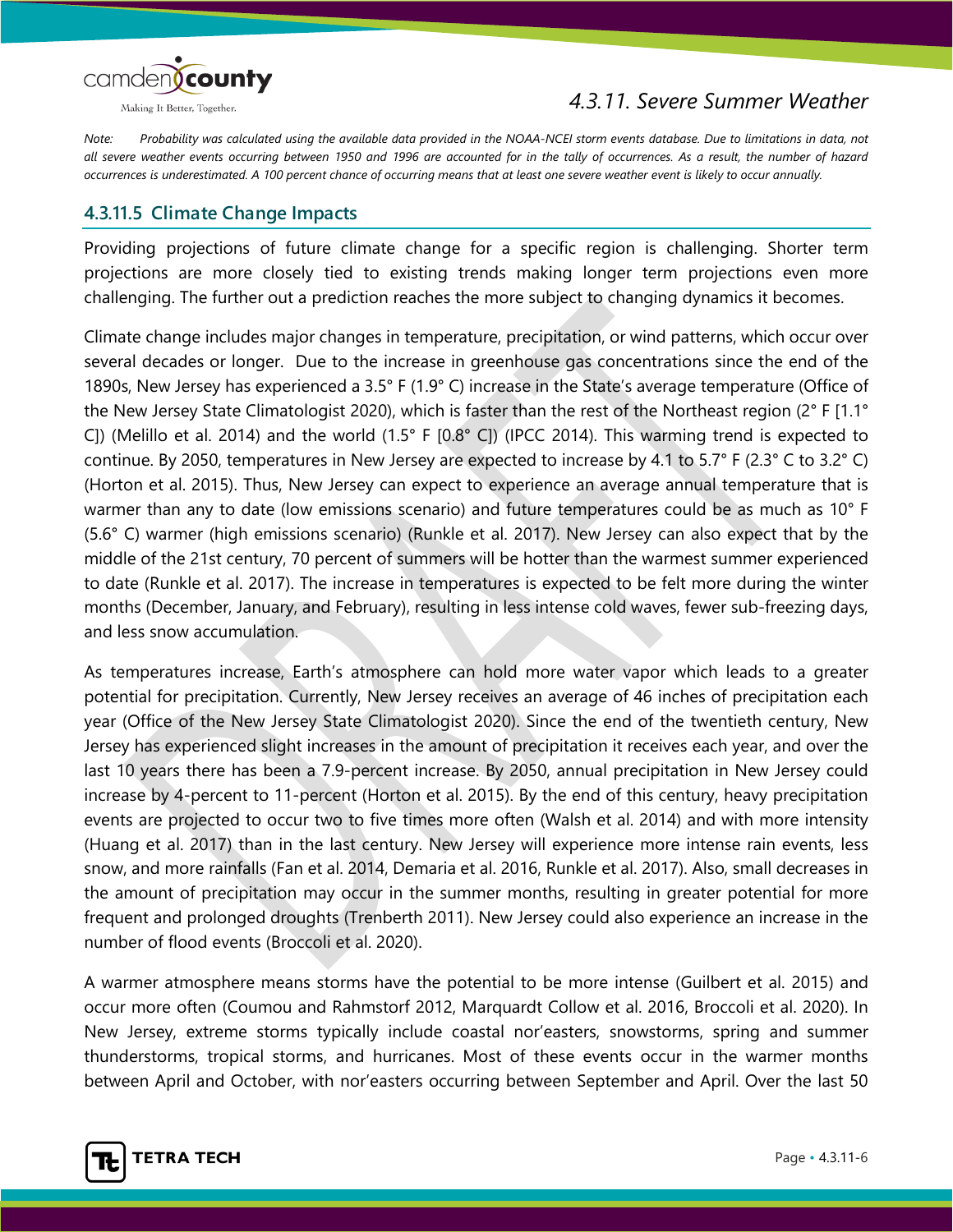

years, in New Jersey, storms that resulted in extreme rain increased by 71-percent (Walsh et al. 2014) which is a faster rate than anywhere else in the United States (Huang et al. 2017).

## **4.3.11.6 Vulnerability Assessment**

To understand risk, a community must evaluate what assets are exposed and vulnerable. For the summer weather hazard, the entire County is exposed. The following section discusses Camden County's vulnerability, in a qualitative nature, to the summer weather hazard.

## **Impact on Life, Health and Safety**

The entire population of Camden County is exposed to summer weather events (population of 506,738 people, according to the 2015-2019 American Community Survey population estimates). Hail and lightning events could cause potential health impacts including injury and death. According to the New Jersey State 2019 Hazard Mitigation Plan, there are a few incidents of minor hail events that occur each year, but the State has no reported deaths caused by hailstorms (NJ OEM 2019). Overall, this suggests that hailstorms have minimal health impacts on the County's population. However, the community's safety is still at risk during hail events that cause damage to property.

Lightning may cause greater health issues for people with preexisting medical conditions, such as cardiovascular disease, or for people with substance abuse issues (CDC 2014). The Department of Health and Human Services indicates that persons over the age of 65 are more likely to have cardiovascular disease or other heart conditions (USDHHS 2018). Although anyone can be at risk to impacts from being struck by lightning, persons over the age of 65 are likely to be the most vulnerable to impacts from lightning caused by severe summer weather. In Camden County, 15.4-percent of the population is over the age of 65 (77,791 persons).

## **Impact on General Building Stock**

All buildings are exposed to summer weather hazards such as hailstorms and lightning strikes. Refer to Section 3 (County Profile), which summarizes the building inventory in Camden County. While hailstorms are not frequently known to cause major injuries or damage in New Jersey, an extreme event can carry hail stones traveling at speeds greater than 100 miles per hour (NOAA 2021). This could cause structural damage for the general building stock in the County. Severe summer weather that causes lightning could be a threat to the County's general building stock if the lightning starts a fire. Over 22,000 fires caused by lightning occurred annually throughout the U.S. between 2007 and 2011, which was valued at approximately \$450 million of damages per year (National Fire Protection Association 2013).

## **Impact on Critical Facilities and Lifelines**

All critical facilities and lifelines in the County are exposed to the summer weather hazards. Impacts to critical facilities that are buildings are the same as described for the general building stock. It is essential that critical facilities remain operational during natural hazard events. Fires caused by lightning and structural damages caused by extreme hail events would need to be mitigated to prevent any residual impacts from occurring, such as loss of power to essential utilities (e.g., HVAC, water).

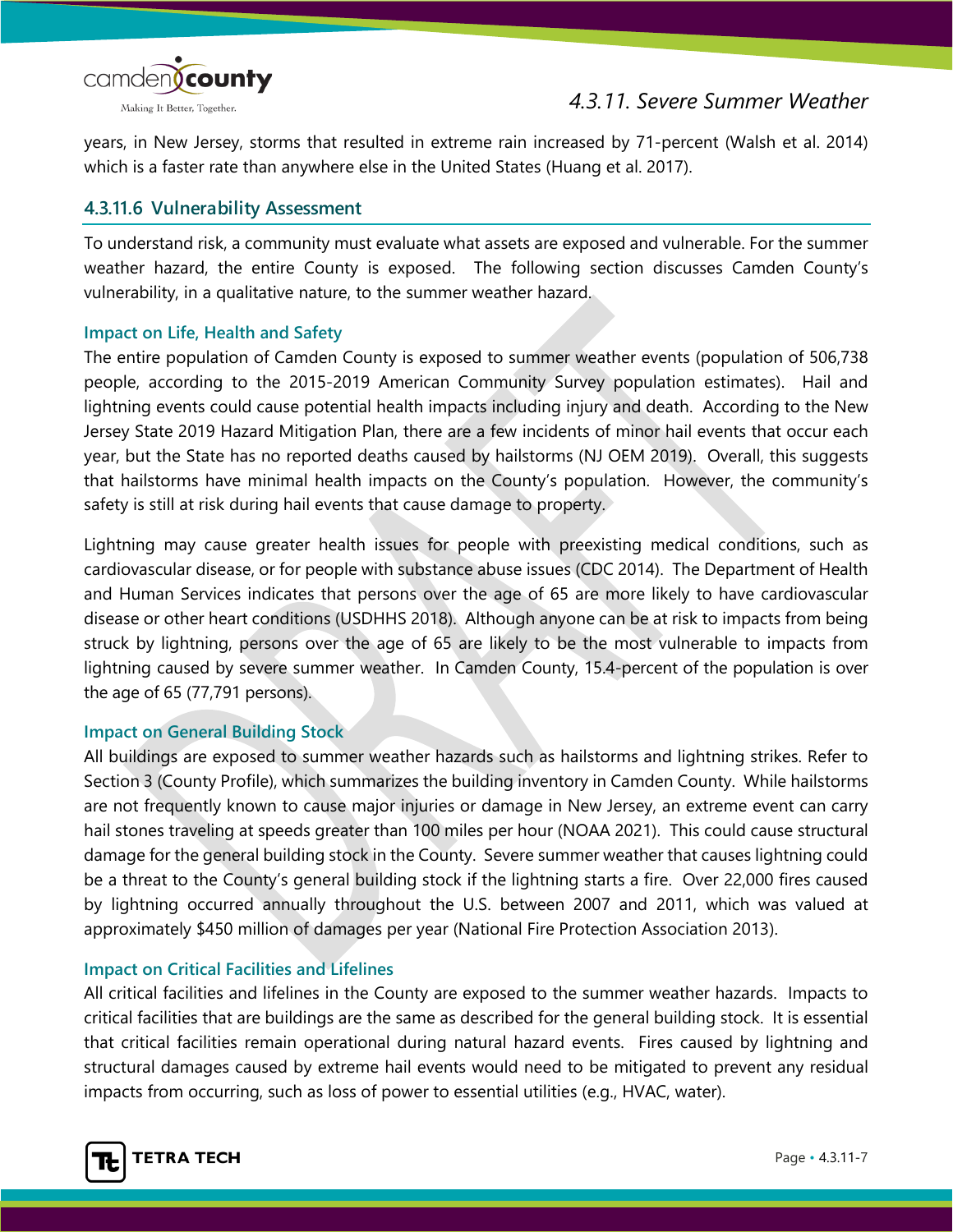



#### Making It Better, Together.

#### **Impact on the Economy**

Extreme summer weather events also have impacts on the economy, including loss of business function and damage to and loss of inventory. Business-owners can be faced with increased financial burdens due to unexpected repairs caused to the building (e.g., structural damages or fires) or business interruption due to power failure (i.e., loss of electricity, telecommunications). Disruptions in public transportation service will also impact the economy for both commuters and customers alike.

#### **Impact on the Environment**

Extreme summer weather events can also impact the environment. The EPA found that lightning generates nitrogen oxides, which could have an impact on ground-level ozone (EPA 2018). Hailstorms can also be detrimental to the environment depending on the size and velocity of these stones and the location of their impact. Large hail stones could cause damage to plants and could be deadly to animals.

#### **Future Changes that May Impact Vulnerability**

Understanding future changes that impact vulnerability in the County can assist in planning for future development and ensuring that appropriate mitigation, planning, and preparedness measures are in place. The County considered the following factors to examine potential conditions that may affect hazard vulnerability:

- Potential or projected development.
- Projected changes in population.
- Other identified conditions as relevant and appropriate, including the impacts of climate change.

#### **Projected Development**

The ability of new development to withstand extreme summer weather hazard impacts lies in sound land use practices, building design considerations (e.g., Leadership in Energy and Environmental Design [LEED]), and consistent enforcement of codes and regulations for new construction. New development will change the landscape where buildings, roads, and other infrastructure potentially replace open land and vegetation. Surfaces that were once permeable and moist are now impermeable and dry, potentially making them more susceptible to fires caused by lightning.

The Pinelands Commission has identified Pinelands Management Area Boundaries, including regional growth areas and rural development areas that may also provide insight to where development and growth may occur in the County. In addition, each community was requested to provide recent and anticipated new development and infrastructure projects; summarized in Section 9 (Jurisdictional Annexes). According to the data provided by the communities, there are approximately 89 recent and anticipated new development projects for Camden County. While this number of new development projects could be underestimated, this best available data provides insight about future risk of impacts from summer weather events for the County.

Specific areas of recent and new development are indicated in tabular form and/or on the hazard maps included in the jurisdictional annexes in Volume II, Section 9 (Jurisdictional Annexes) of this plan.